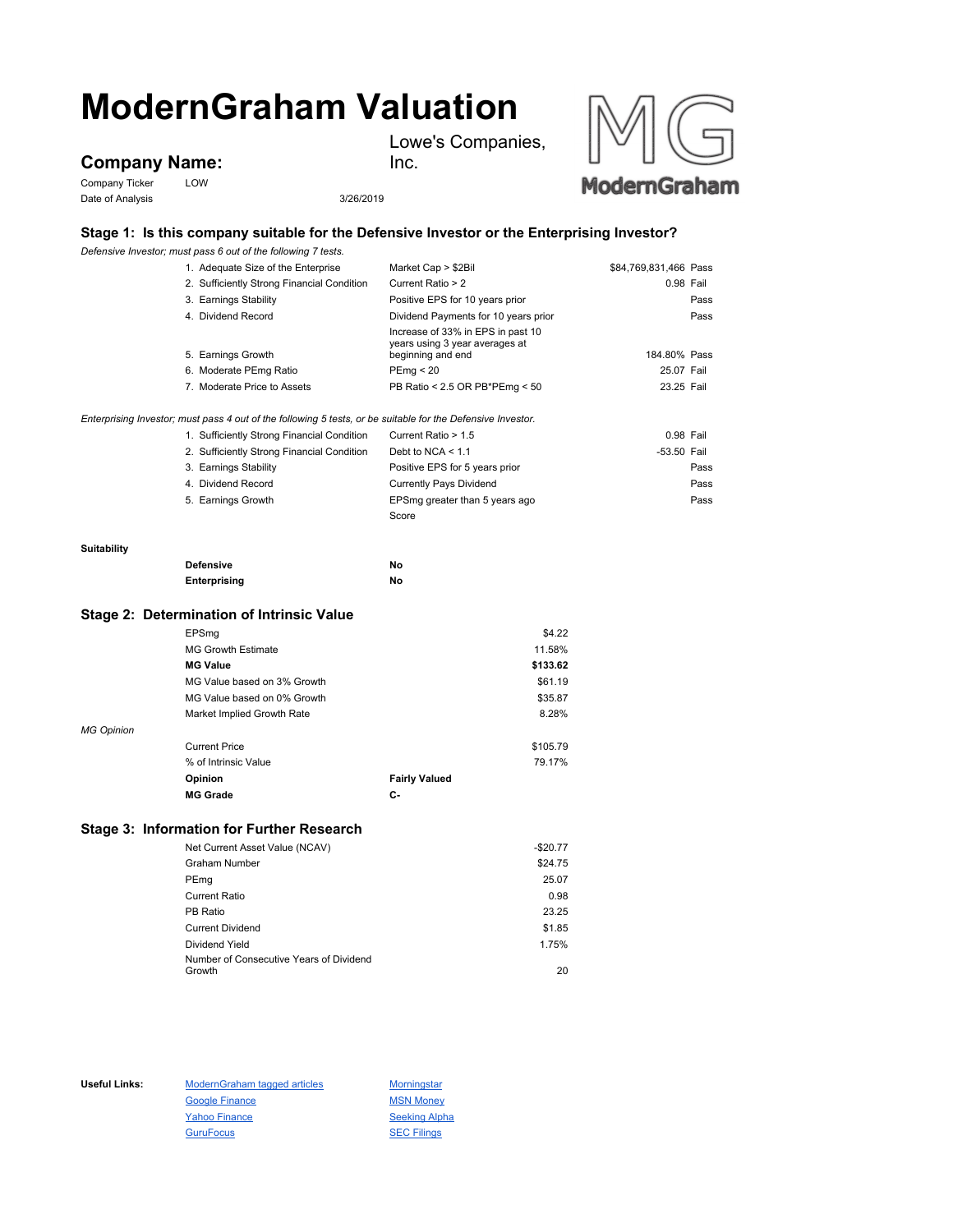| <b>EPS History</b> |        | <b>EPSmg History</b>                 |                  |
|--------------------|--------|--------------------------------------|------------------|
| Next Fiscal Year   |        |                                      |                  |
| Estimate           |        | \$6.00 Next Fiscal Year Estimate     | \$4.22           |
| Jan2019            | \$2.84 | Jan2019                              | \$3.28           |
| Jan2018            | \$4.09 | Jan2018                              | \$3.34           |
| Jan2017            | \$3.47 | Jan2017                              | \$2.82           |
| Jan2016            | \$2.73 | Jan2016                              | \$2.38           |
| Jan2015            | \$2.71 | Jan2015                              | \$2.10           |
| Jan2014            | \$2.14 | Jan2014                              | \$1.72           |
| Jan2013            | \$1.69 | Jan2013                              | \$1.49           |
| Jan2012            | \$1.43 | Jan2012                              | \$1.42           |
| Jan2011            | \$1.42 | Jan2011                              | \$1.47           |
| Jan2010            | \$1.21 | Jan2010                              | \$1.55           |
| Jan2009            | \$1.49 | Jan2009                              | \$1.71           |
| Jan2008            | \$1.86 | Jan2008                              | \$1.75           |
| Jan2007            | \$1.99 | Jan2007                              | \$1.61           |
| Jan2006            | \$1.73 | Jan2006                              | \$1.33           |
| Jan2005            | \$1.35 | Jan2005                              | \$1.06           |
| Jan2004            | \$1.13 | Jan2004                              | \$0.85           |
| Jan2003            |        | \$0.93 Balance Sheet Information     | 1/1/2019         |
| Jan2002            |        | \$0.65 Total Current Assets          | \$14,228,000,000 |
| Jan2001            |        | \$0.52 Total Current Liabilities     | \$14,497,000,000 |
| Jan2000            |        | \$0.44 Long-Term Debt                | \$14,391,000,000 |
|                    |        | <b>Total Assets</b>                  | \$34,508,000,000 |
|                    |        | Intangible Assets                    | \$303,000,000    |
|                    |        | <b>Total Liabilities</b>             | \$30,864,000,000 |
|                    |        | Shares Outstanding (Diluted Average) | 801,000,000      |